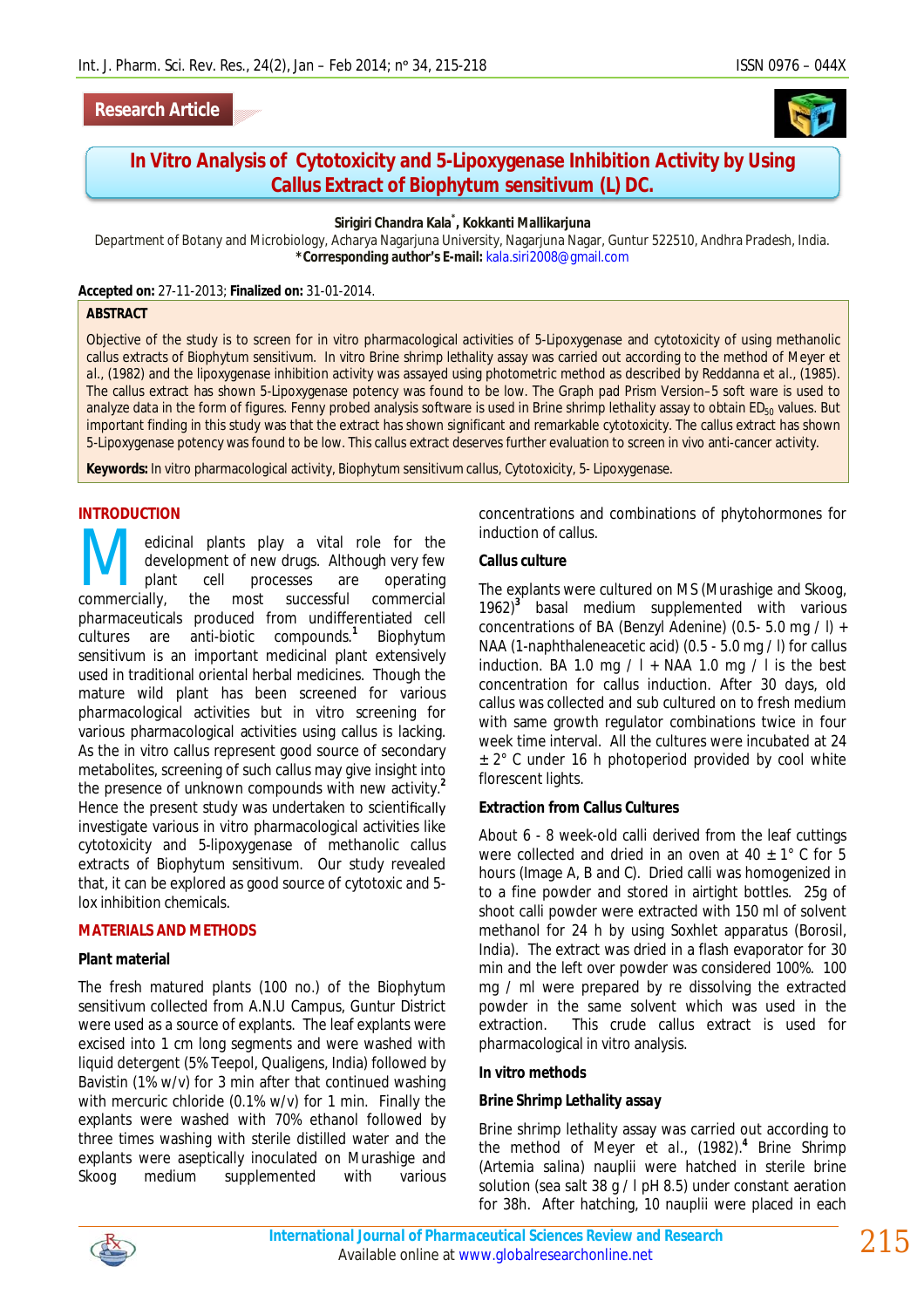vial and added various concentrations of callus extract in a final volume of 5 ml, maintained at 37° C for 24 h under the light of incandescent lamps and surviving larvae were counted.**<sup>5</sup>** Each experiment was conducted along with control at various concentrations of the test substances. Percentage lethality was determined by comparing the mean surviving larvae of test and control tubes. The result of the test compound was compared with the positive control Podophyllotoxin.

# *5-Lipoxygenase inhibition assay*

The lipoxygenase inhibition activity was assayed using photometric method as described by Reddanna *et al.,* (1985).**<sup>6</sup>** The assay mixture contained 2.97 ml of 50 mM phosphate buffer (pH 6.3), 5µl of 80 mM Linoleic acid and sufficient amount of potato 5-Lipoxygenase enzyme. The enzyme solution was stored in ice and controls were measured at intervals throughout the experimental period to ensure that enzyme activity was constant. The reaction was started by the addition of substrate (Linoleic acid) and the increase in UV absorption at 234 nm was followed at 25º C. The activities were measured at every 2 minutes. The reaction was linear during this time period. In the inhibition studies, the activities were measured in the presence of various concentrations of extract.**<sup>7</sup>** All the assays were performed in duplicate or triplicate. The percent inhibition of 5-Lipoxygenase activity was calculated as follows:

5-Lipoxygenase was calculated using following formula.

$$
\% Inhibition = \left[ \frac{\text{Control O.D.} - \text{Test O.D.}}{\text{Control O.D.}} \right] \times 100
$$

## **RESULTS AND DISCUSSION**

# **Brine Shrimp Lethality Assay**

Following the procedure of Meyer *et al*., (1982)**<sup>4</sup>** the lethality of crude methanol extract of *Biophytum sensitivum* to Brine Shrimp was determined on *Artemia salina* after 24 hours of exposure of the samples and the positive control was Podophyllotoxin. The test samples (extract) were prepared by dissolving in water to attain concentrations like 30, 40, 50, 60, 70, 80 µg / ml (Table – 1). Then matured shrimps were applied to each of all experimental and control vials.  $ED_{50}$  values were obtained using Fenny probed analysis software with increase in the concentration of extracts the percentage of lethality also increased (Figure 1) and the  $ED_{50}$  value was 44.85  $\mu$ g / ml (Table – 1) for experiments where as the control podophyllotoxin showed  $ED_{50}$  value at 3.77  $\mu$ g / ml (Table – 1). This indicated the presence of cytotoxic principles of this extract.

| Test substance                                  | <b>Solubility</b> | $ED_{50}$ (µg/ml) | Degrees of freedom | <b>UCL</b> | LCL   |
|-------------------------------------------------|-------------------|-------------------|--------------------|------------|-------|
| Methanol callus extract of Biophytum sensitivum | water             | 44.85             | 5.61               | 48.01      | 41.42 |
| Podophyllotoxin (Standard)                      | <b>DMSO</b>       | 3.77              | 3.07               | 4.54       | 2.99  |





**Figure 1:** Brine shrimp lethality assay of methanol extract of *Biophytum sensitivum.*

# **Lipoxygenase inhibition assay**

The 5-Lipoxygenase inhibition assay of methanol crude extract at concentrations of 10, 25, 50, 100 µg / ml was investigated and compared to that of Zileuton, standard (Figure 2). The crude extract possessing 5-Lipoxygenase inhibitory activity with  $IC_{50}$  value less than 139.6  $\mu$ g / ml

while  $IC_{50}$  value of standard drug, Zileuton is 3.40  $\mu$ g / ml. The results elucidated that the inhibitory potential of *Biophytum sensitivum* against 5-Lipoxygenase inhibition was comparatively lower (Figure 3). For the first time, we report the 5-Lipoxygenase inhibition of methanol callus crude extract of *Biophytum sensitivum*.

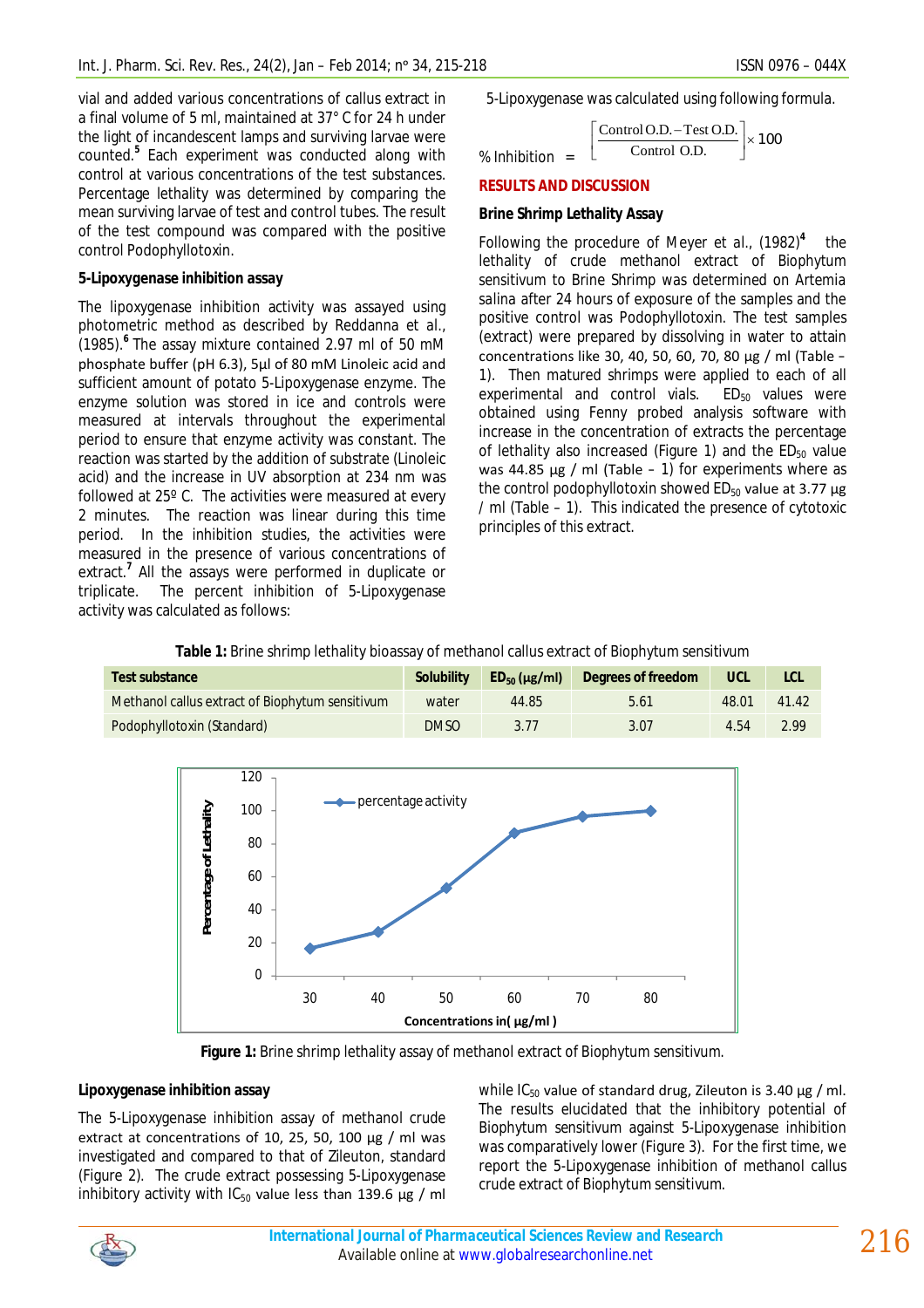

**Figure 2:** 5-LOX inhibition by inhibition of *B.sensitivum* callus extract.



**Figure 3:** 5-LOX inhibition by inhibition of standard

Plant cell culture extracts have also been used widely in the form of fractions and isolated compounds as potential bioactive molecules.**<sup>8</sup>** The 5-Lipoxygenase inhibition assay previously reported in *Celastrus paniculatus* methanolic extract.**<sup>9</sup>** In the present study, methanolic callus extract of *Biophytum sensitivum* significantly inhibits 5-LOX *in vitro.*  This provides evidence for the possible anti-inflammatory properties of the same. Our result is also in support with the Guruvayoorappan & Kuttan, (2008)**<sup>10</sup>** studies which demonstrated the methanolic extract of *Biophytum sensitivum* altered the cytokine profile and inhibits iNOS and COX-2 expression in LPS/ConA stimulated macrophages. Though anti-inflammatory activity of extracts of *Biophytum sensitivum* in carrageenan induced paw edema is well reported by Jachak, (1994)**<sup>11</sup>** antiinflammatory properties in terms of 5-LOX inhibition may probably be useful in the treatment of respiratory disease states like asthma and chronic obstructive pulmonary disease (COPD). Active principles present in the methanolic callus extract of *Biophytum sensitivum* might be screened for asthma and COPD. Previously reported the *in vitro* pharmacological screening for methanol callus extracts revealed that lack of potent antioxidant, αglucosidase, acetylcholesterase and tyrosinase activities

of *Biophytum sensitivum.***<sup>12</sup>** Though callus extract has shown *in vitro* inhibition of enzyme activities like, 5 lipoxygenase activity.

The brine shrimp lethality test is normally used to predict the presence of toxic bioactive compounds.<sup>13</sup> Hence this, analysis will lead to the discovery of new cytotoxic compounds. Our results further support the previous findings<sup>14</sup> that *Biophytum sensitivum* is a traditional oriental herbal medicine that is known for its immunostimulatory and antitumor effects.**<sup>15</sup>** Tumor metastasis is the most important cause of cancer death. In our study, methanolic *Biophytum sensitivum* callus extract has shown significant cytotoxic activity indicating that it can be selected for further cell line assay, because many scientists have shown a correlation between cytotoxicity against the brine shrimp nauplii by using extracts.**<sup>16</sup>** Although *Biophytum sensitivum* was shown to inhibit metastasis, the mechanism underlying this action is not well understood. In addition, it was demonstrated that *Biophytum sensitivum* inhibits tumor cell invasion and metastasis in lung tissue.**<sup>17</sup>** All the evidences support the strong anti-cancer potentiality of this plant extract.

Important finding in this study is the methanol extracts of *Biophytum sensitivum* has shown significant and remarkable cytotoxic activity. *Biophytum sensitivum* has shown to contain biflavones and flavonoids.**<sup>18</sup>** At present we do not know whether these compounds are responsible for the cytotoxicity produced by this extract. Further studies using isolated compounds are in progress.

# **CONCLUSION**

For the first time, we are reporting *in vitro* pharmacological screening of methanolic callus extracts of *Biophytm sensitivum*. In our study, methanolic callus extract has shown significant cytotoxic activity indicating that is can be selected for further cell line assay or *in vivo* anti cancer activity. Basing on the results, it is concluded that the *Biophytum* plants can explored as potent source of cytotoxic chemicals.

**Acknowledgements:** The corresponding author Sirigiri Chandra Kala is thankful to University Grants Commission, New Delhi for the providing financial supports with Rajiv Gandhi National Fellowship. We are also thankful to Pharmacology Department of Laila Research Centre in Vijayawada, Andhra Pradesh, India for their collaboration to carry out this work.

# **REFERENCES**

- 1. Khafagi I, Dewedar A, Amein M, Oppertunities of finding novel anti-infective agents from plant cell cultures, Curr. Med. Chem.Anti-Infect.Agent., 2, 2003, 191-211.
- 2. Dias ACP, Seabra RM, Andrade PB, Ferrers F, Ferreiea FM. Plant Science, 150, 2001, 93-95.
- 3. Murashige T. and Skoog F, A revised medium for rapid growth and bioassays with tobacco tissue cultures, Plant Physiol. 150, 1962, 473-497.